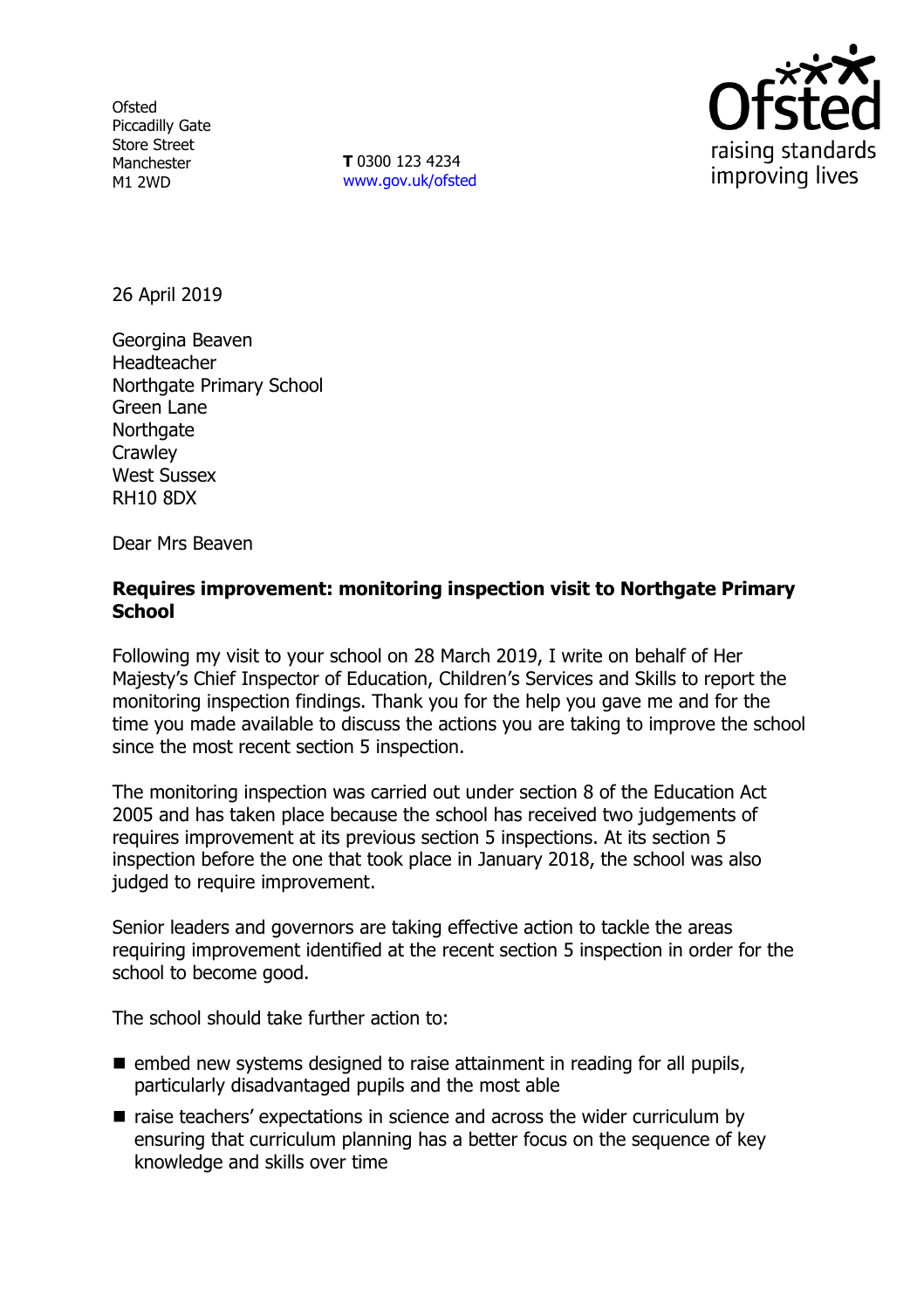

refine the quality and precision of improvement planning at all levels to enable governors and leaders new to their roles to be sharper in their monitoring of the impact of new initiatives.

## **Evidence**

During the inspection, meetings were held with you, other senior leaders, middle leaders, and representatives of the governing body to discuss the actions taken since the last inspection. The school's self-evaluation and improvement plans were evaluated. Together with senior leaders, I made short visits to classrooms in early years, key stage 1 and key stage 2, and reviewed a sample of work in pupils' books. I met with a small group of pupils and held conversations with a number of parents at the beginning of the school day.

#### **Context**

Five teachers have left the school and four have joined since the previous inspection in January 2018. In addition, the school has restructured the arrangements for support staff, rearranging the numbers and roles of teaching assistants. A new chair of governors has been appointed who has wasted no time in restructuring the governing body. However, there are still some vacancies on the governing body. You are leaving the school at the end of this term. Governors have worked with the local authority to restructure the senior and middle leadership team which has supported you to improve teaching and learning across the school and looks set to ensure continuity next term.

### **Main findings**

Governors and the senior team have responded professionally to the outcome of the previous inspection and have shown determination and drive to improve the school. Leaders have redesigned their action plans to address the areas for improvement that were identified, and they are carrying them out carefully. These plans have helped middle leaders and teachers to engage with addressing the whole-school priorities. However, there is a need to refine the level of detail in these plans. Senior leaders have not identified specific, measurable milestones which governors can then use to monitor and review the impact of the range of new initiatives and training for staff that have been introduced.

Since September, the restructured governing body has worked well with the new adviser from the local authority and the extended senior leadership team to accelerate the pace of change in the school. You have applied a greater degree of urgency to address your targets for more consistently high-quality teaching and to improve pupils' outcomes. As a team, senior leaders have constructively challenged targeted areas of underperformance and have raised standards. Staff morale is high. Proud of the improvements that they have made recently, many teachers were keen to share additional exemplars of pupils' work with me during this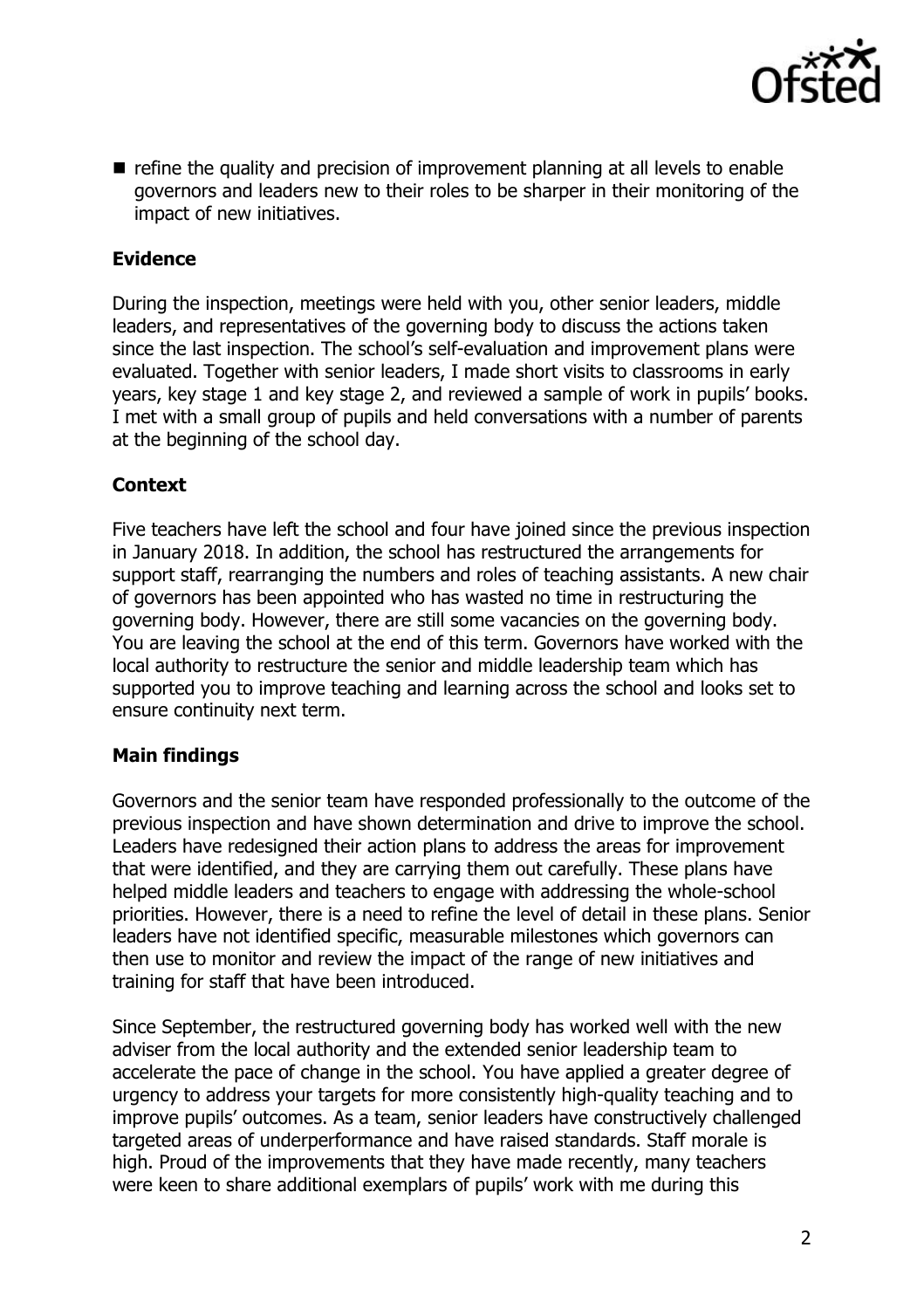

inspection.

Senior leaders have been proactive, liaising with the local authority and other local schools to secure a raft of suitable support for leadership and teaching. In addition, you regularly work with other schools in the area to moderate pupils' work in English and mathematics. Consequently, subject leaders and teachers are gaining confidence in their use of assessment. New leaders have enhanced the systems for supporting the academic progress of disadvantaged pupils this year and there are encouraging signs of improvement as a result.

Outcomes in early years improved significantly in 2018, and a high proportion of children achieved a good level of development by the end of Reception Year. Our visits to Reception classes showed that strong relationships, together with stimulating resources and activities, are used to good effect to encourage children to engage in writing and make strong progress in their number skills.

Better teaching of phonics has supported improvements in pupils' outcomes in the phonics screening check, so that achievement is now broadly in line with national averages. Published progress information from the national tests at the end of key stage 2 identifies that the proportions of pupils achieving the expected standard in writing and mathematics were broadly in line with national averages. However, the proportion of Year 6 pupils reaching the expected standard in reading this year was particularly low. Too few pupils achieved the higher standard in reading or writing. Continued priority needs to be given to improving pupils' reading and writing skills during key stage 2, particularly in respect of the most able.

Regular training has supported improvements to teaching, and teachers are now more consistent in giving pupils feedback on their work, in line with the school policy. This means that most pupils receive regular advice on how to refine and improve their work. This year, pupils' books show that they regularly refine, edit and improve their work in English. This has enabled pupils to make better progress in their writing skills more recently than they had done previously. Leaders have identified that improving pupils' vocabulary, particularly that of disadvantaged pupils, is key to improving their reading and writing skills, and they have implemented a clear drive to achieve this in English. Reading is now better promoted through the recent introduction of the accelerated reader and reciprocal reading approaches. These fresh approaches are clearly motivating and enthusing the pupils to read, but more time is needed to embed this work and facilitate longterm improvements in pupils' reading skills.

In lessons, most teaching assistants offer constructive and supportive challenge for pupils with special educational needs and/or disabilities (SEND) and those who need to catch up. Leaders have recently devised suitable plans for the spending of the pupil premium to address the barriers faced by disadvantaged pupils and improve their outcomes. The school's pastoral support and the range of enrichment activities offered to disadvantaged pupils continue to be a strength. In addition, this year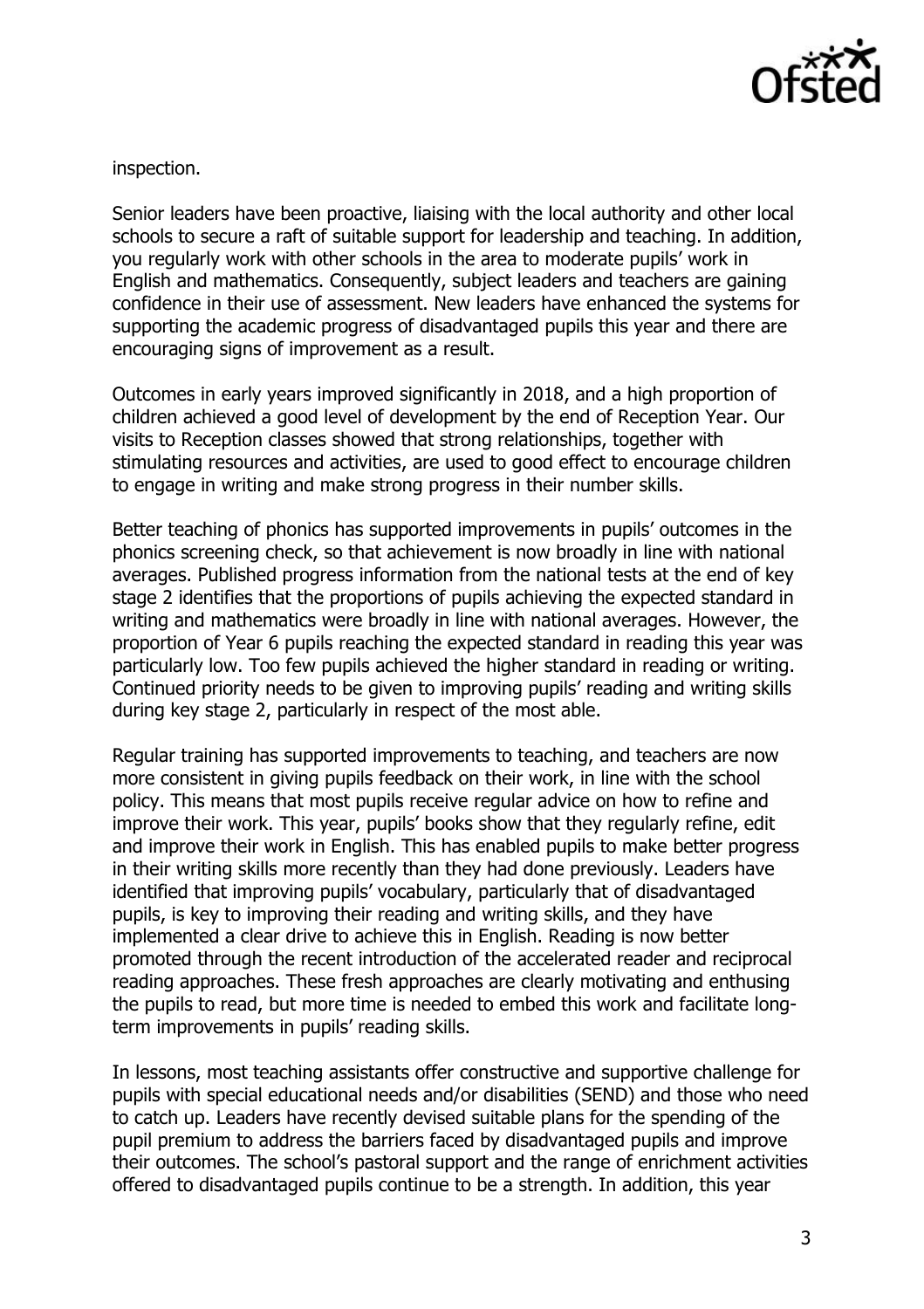

senior leaders have restructured provision, enabling teachers to offer bespoke intervention and support to help meet the needs of this group. Leaders' monitoring is showing that disadvantaged pupils are making stronger progress than they have done in the past.

Strong relationships between staff and pupils support effective learning environments in most classrooms. The atmosphere is warm and cooperative. The introduction of a new house system and the school's new core values have been successful in motivating pupils and creating a buzz of enthusiasm and teamwork. Pupils confidently welcome visitors and are happy to explain their work. Effective behaviour policies ensure that conduct around the school is calm, and that children respect each other and are keen to learn. British values are promoted well so that pupils develop a keen sense of equality and fair play. Parents and pupils report that, although teasing and some bullying does occasionally happen, they trust staff to resolve any concerns that pupils may have. Pupils told me that they are proud of their school and value the friendships that they make here.

The small but committed team of governors knows the context of the school and its key areas of strength and weakness well. Governors are actively seeking new recruits to fill their numbers, and they are driven to ensure that the school becomes the primary school of choice in the locality. Governors are clearly determined to support leaders to improve the quality of teaching and learning. They understand their role in challenging improvements. Leaders ensure that governors are informed with appropriate information from regular assessment points throughout the year. However, governors do not have a sufficiently accurate analysis of progress, or access to more specific and detailed improvement planning. They are therefore unable to challenge leaders effectively regarding the impact of their initiatives to improve the quality of teaching across the curriculum.

### **External support**

This year, senior leaders and governors have worked closely and constructively with the local authority. The local authority has offered training and support to increase the capacity of your senior leadership team. Well established plans are in place to enable your deputy headteachers to take over the running of the school in the interim after you leave at Easter. Currently, governors and the local authority are exploring all options for the future long-term leadership of the school.

Working in partnership with local schools you have ensured that subject leaders have gained regular and appropriate training and support. Consequently, the leaders of English, mathematics and the wider curriculum are clear on their roles and the further improvements to teaching and learning that are still required in their subject areas. Leaders continue to focus on improving day-to-day teaching and are using a programme of visits to lessons and reviews of pupils' work to monitor this across the school. Where weaknesses in teaching have been identified, leaders devise and offer suitable support.